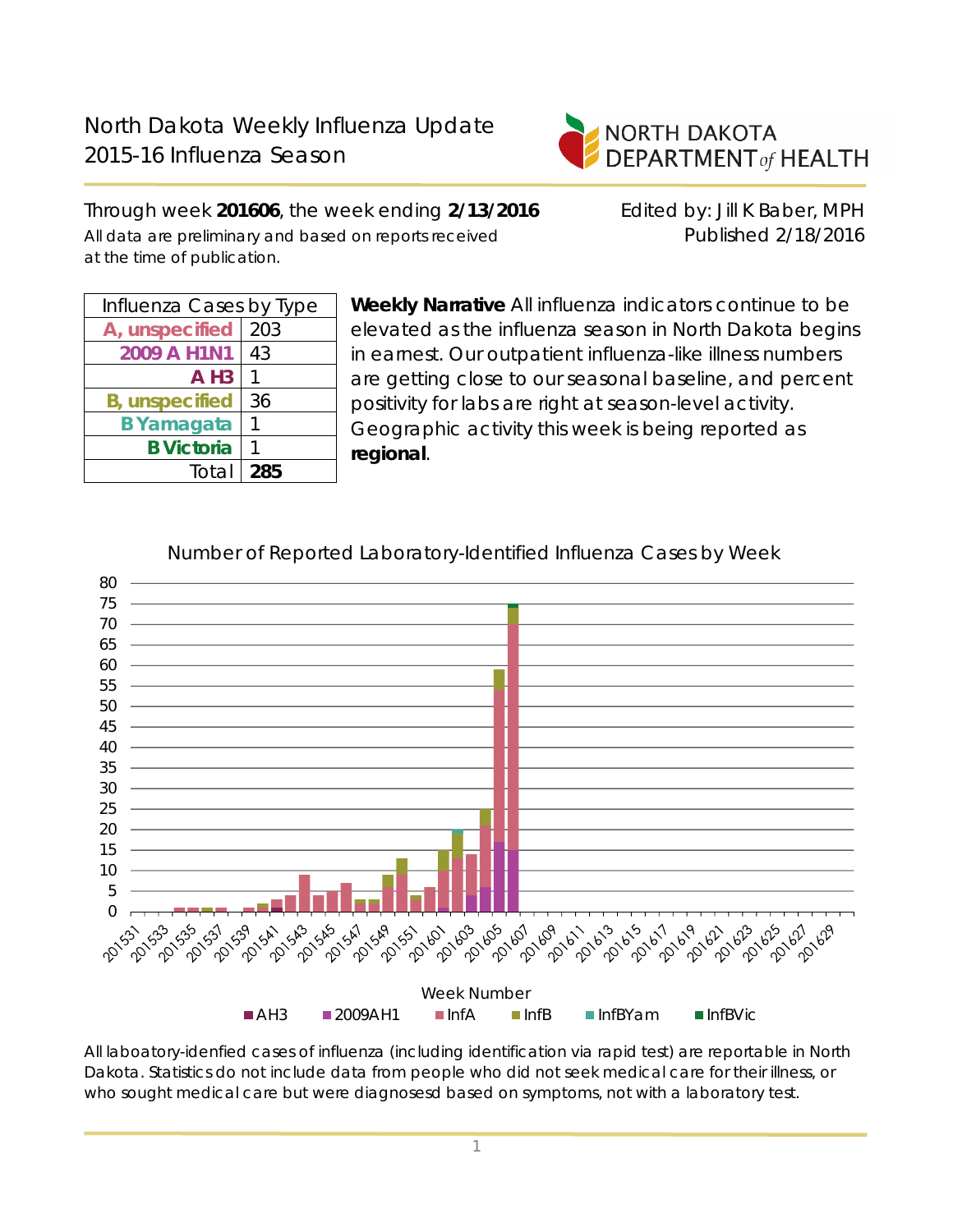# **Demographic Data**





\*Data obtained from ad-hoc reports and state Vital Statistics. Hospitalizations and deaths are not required to be reported in North Dakota, although pediatric flu deaths are nationally reportable. Due to the increase in electronic lab reporting, which does not include hospitalization status, hospitalization numbers are likely lower than and--not comparable to--previous seasons.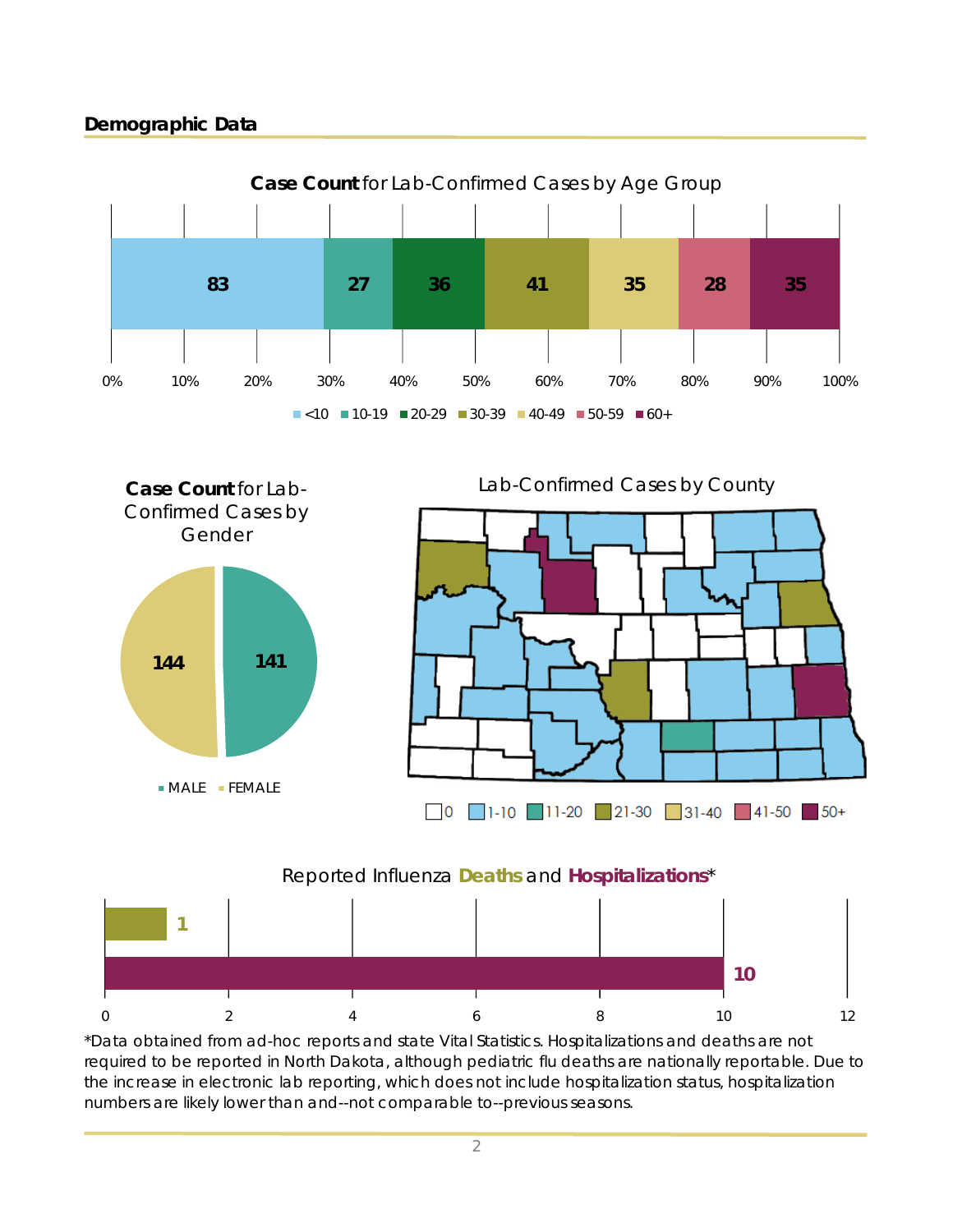#### **Outbreaks and Multi-season Comparison**

**Outbreaks** The have been **5** reported outbreaks of influenza-like illness in long term and basic care setting so far this season. One outbreak was attributed to influenza A, one attributed to rhinovirus, and for three no agent was identified via lab test.

We also received reports for outbreaks in other community settings. For this season, **1** outbreak of influenza A 2009 H1N1 has been confirmed in a daycare.

Outbreaks in schools, assisted living facilities, workplaces, and in the general community are common during the influenza season.

| Season      | Total                  | Peak Week  | Predominant |  |
|-------------|------------------------|------------|-------------|--|
|             | Cases<br>(week ending) |            | Strain      |  |
| $2011 - 12$ | 1487                   | 3/24/2012  | A H3N2      |  |
| 2012-13     | 4831                   | 12/29/2012 | A H3N2      |  |
| 2013-14     | 2923                   | 1/4/2014   | 2009 A H1N1 |  |
| 2014-15     | 6443                   | 12/27/2014 | A H3N2      |  |
| 2015-16     | 285                    | TRD        | TRD         |  |

**Multi-Season Comparison** So far, the 2015-16 influenza season is shaping up to be a later season than the previous three seasons. It is still too early to tell if the season will be mild overall, and also too early to tell what the

predominant circulating stain will be. However, reported cases of influenza A 2009 H1N1 have continued to increase over the past few weeks in North Dakota, and the current age distribution for our cases (see page 2) is indicative of A 2009 H1N1 circulation, with fewer cases in the elderly, and larger percentage of cases in children.

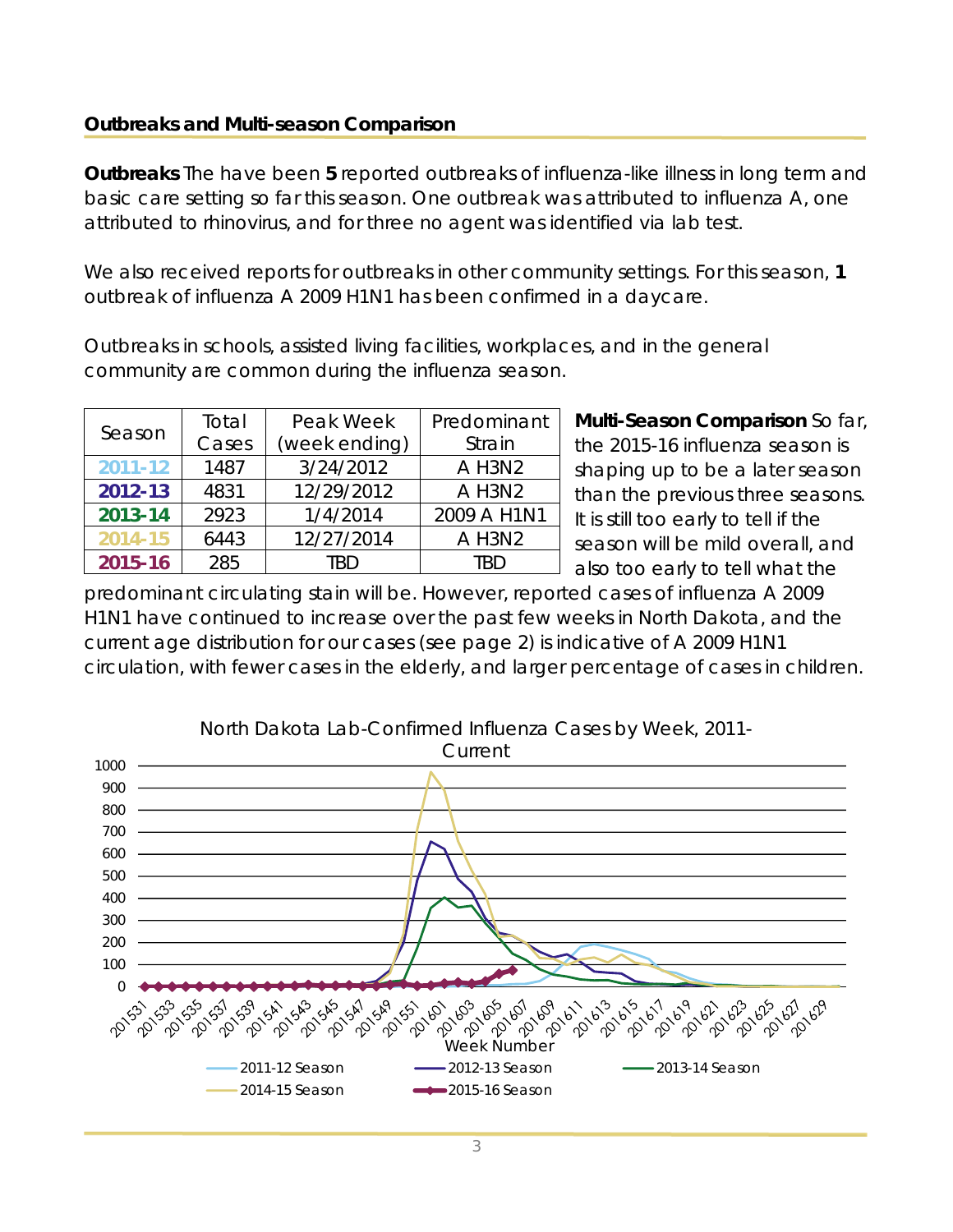### **Sentinel Surveillance: Outpatient Influenza-like Illness**

**Outpatient Surveillance** The North Dakota Department of Health (NDDoH) participates with other states and jurisdictions in the U.S. Outpatient Influenza-like Illness Surveillance Network (ILINET). Participating outpatient clinics send data on the number of patients in each of five age groups experiencing ILI, and the number of patients seen for any reason each week. ILI is defined as:

> Fever of 100°F or greater with A cough AND/OR sore throat

Data for all providers is pooled, and a state-wide statistic for percent of visits for ILI is produced. In North Dakota, a percent ILI of **1.4%** or greater is considered season-level activity.

**Current Activity** This week ILI is **1.28%**, just below the seasonal baseline. We are below the activity seen this time last season, when ILI had begun to taper off but was still fairly high.

| Week          | 2015-16            | $\#$ II I O-4 | # II 5-24 | # II 1 25-49 | # II 50-64 | # ILI 65+ |
|---------------|--------------------|---------------|-----------|--------------|------------|-----------|
| <b>Number</b> | <b>Percent ILI</b> | age group     | age group | age group    | age group  | age group |
| 201604        | 0.43%              |               |           |              |            |           |
| 201605        | 0.67%              |               |           |              |            |           |
| 201606        | 1.28%              |               |           |              |            |           |



Percent of Outpatient Visits Due to Influenza-like Illness by Week,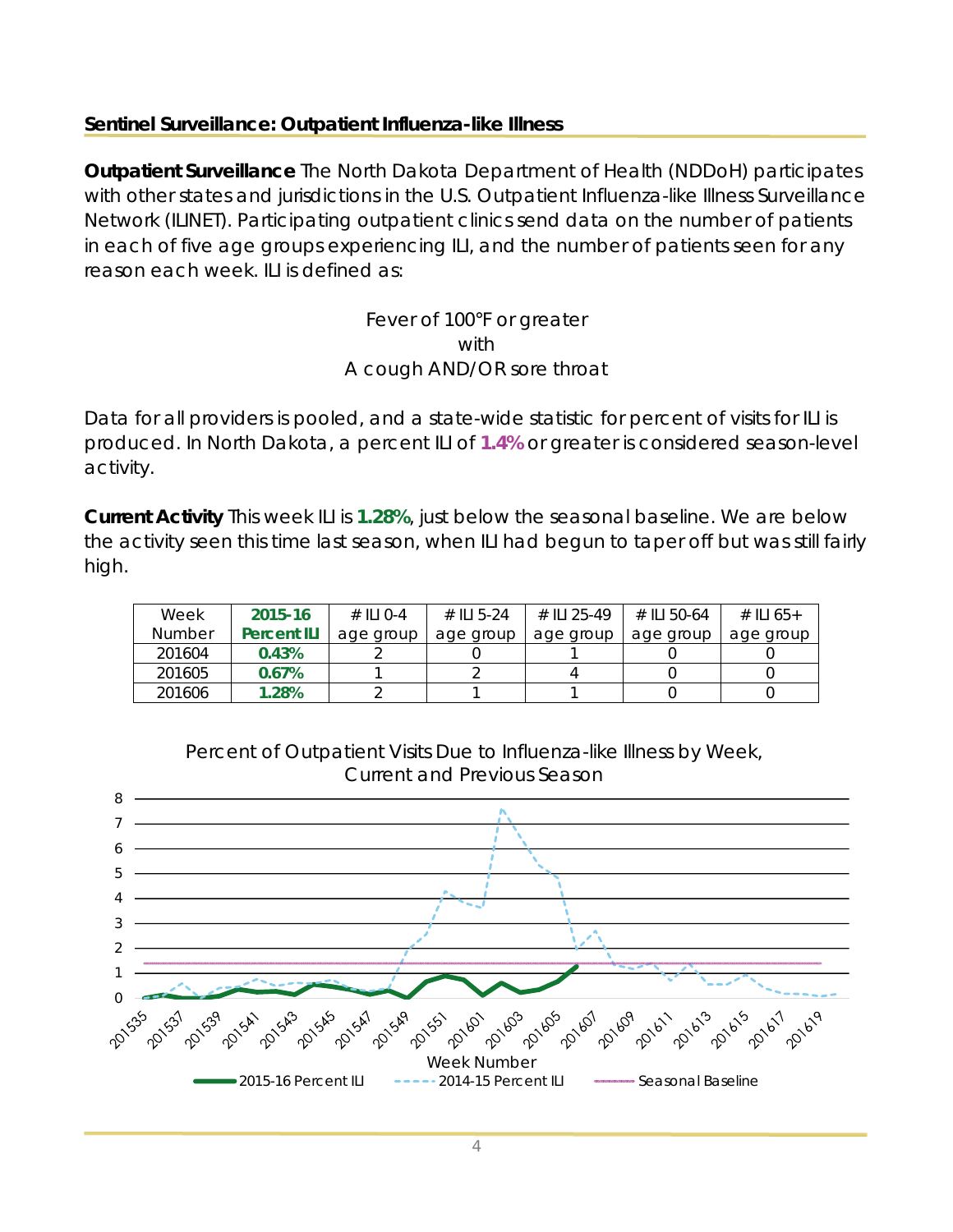# **Sentinel Surveillance: Laboratory Data**

**Laboratory Surveillance: Influenza** The NDDoH receives influenza testing data from participating sentinel laboratories across North Dakota. The total number of influenza tests (all testing methodologies) and the total number of those tests that are positive are reported each week. Data for all labs is pooled, and a state-wide percent positivity statistic is produced. Percent positivity for influenza tests of **10%** or greater is considered a general indicator for season-level influenza activity. **This week percent positivity for influenza is 9.98%**.



**Laboratory Surveillance: Respiratory Syncytial Virus (RSV)** The NDDoH receives similar testing data for RSV. RSV is a common respiratory virus best known for affecting children, however a person in any age group can become ill and people can get RSV multiple times. RSV also occurs seasonally, over a time period similar to influenza. **This week percent positivity for RSV is 34.35%**.

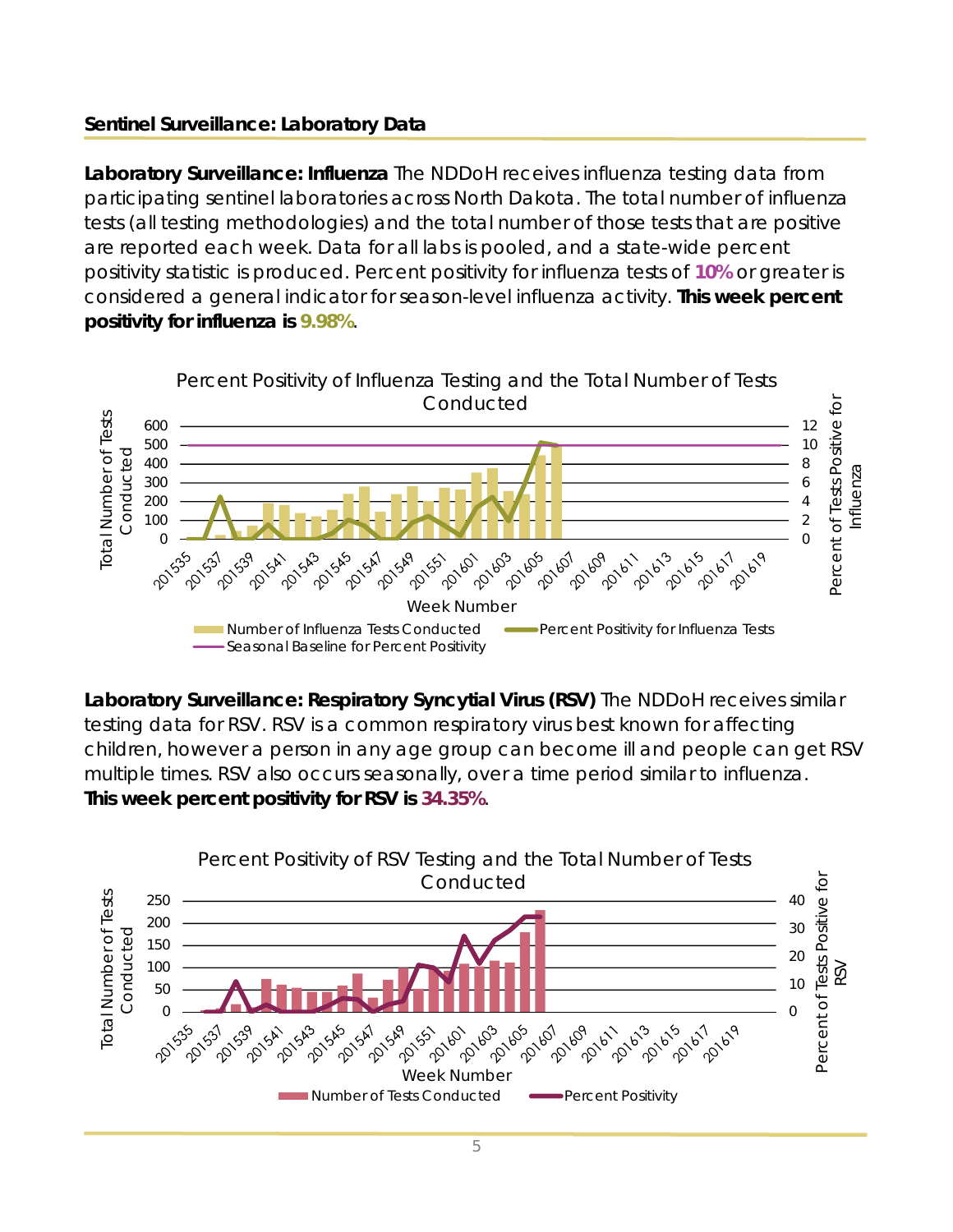#### **Other Surveillance Methods**

**Other Surveillance Methods: Syndromic Surveillance** The NDDoH receives data from emergency departments, hospitals, and clinics across the state participating in the NDDoH's Syndromic Surveillance program. Syndromic surveillance is the receipt of near-real time reason-for-visit data for all visits at participating locations. Visits are automatically sorted into "syndromes" (gastrointestinal, neurologic, rash, ILI, etc.). Because it is based off of data such as chief complaints or diagnosis codes, the ILI syndrome has a lower specificity than the traditional outpatient ILI definition. Nonetheless, syndromic data is well correlated with our other influenza indicators.

**Current Activity** This week ILI in our syndromic surveillance system is **0.36%**. Similar to other indicators, we are below the activity we were seeing last year at this time.



Percent of Outpatient, Emergency Department, and Hopsital Visits Due to Influenza-like Illness by Week, Current and Previous Season